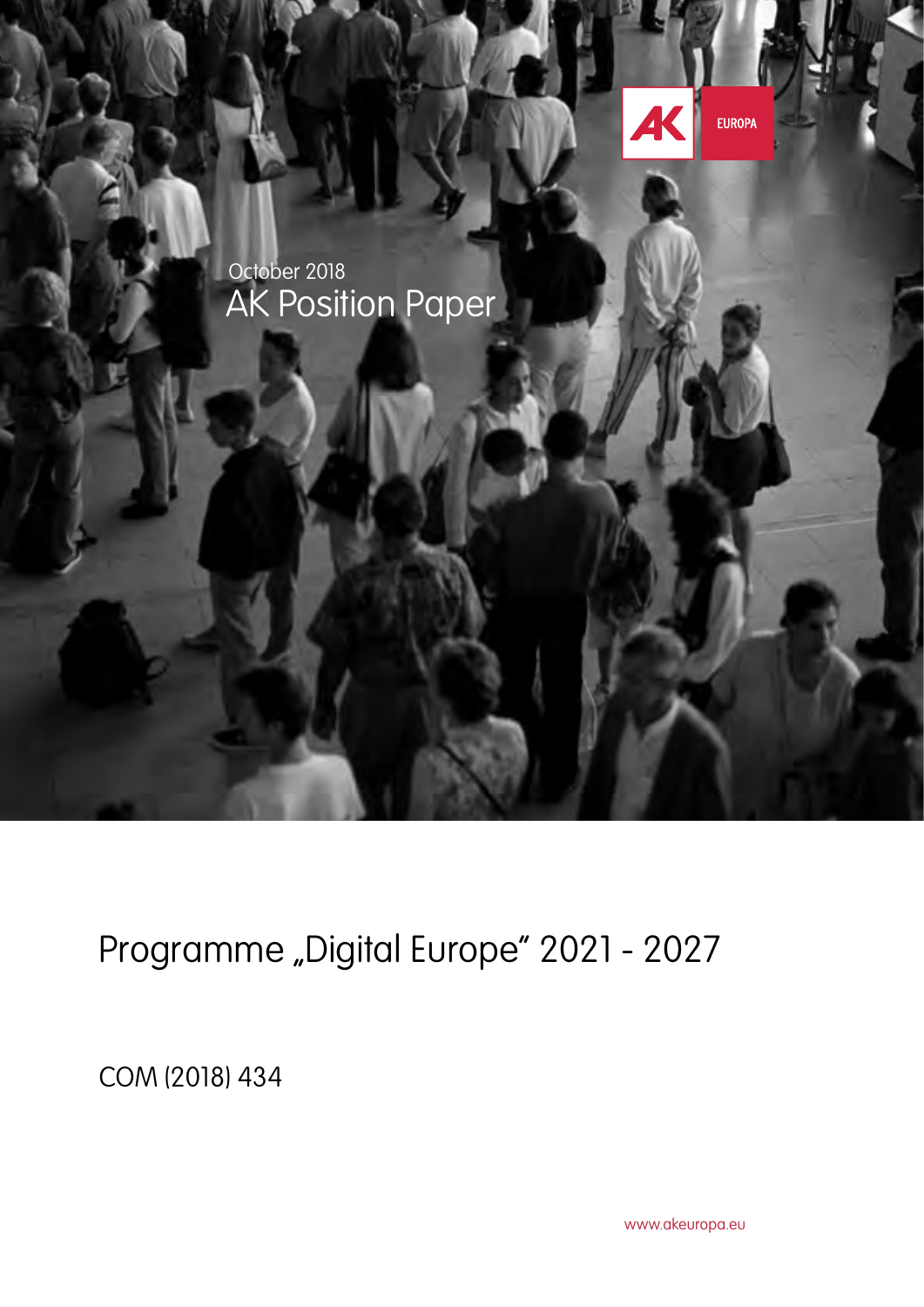

## About us

**The Austrian Federal Chamber of Labour is by law representing the interests of about 3.7 million employees and consumers in Austria. It acts for the interests of its members in fields of social-, educational-, economical-, and consumer issues both on the national and on the EU-level in Brussels. Furthermore the Austrian Federal Chamber of Labour is a part of the Austrian social partnership. The Austrian Federal Chamber of Labour is registered at the EU Transparency Register under the number 23869471911-54.**

**The AK EUROPA office in Brussels was established in 1991 to bring forward the interests of all its members directly vis-à-vis the European Institutions.**

### **Organisation and Tasks of the Austrian Federal Chamber of Labour**

The Austrian Federal Chamber of Labour is the umbrella organisation of the nine regional Chambers of Labour in Austria, which have together the statutory mandate to represent the interests of their members.

The Chambers of Labour provide their members a broad range of services including for instance advice on matters of labour law, consumer rights, social insurance and educational matters.

Renate Anderl President

Christoph Klein Director

More than three quarters of the 2 million member-consultations carried out each year concern labour-, social insuranceand insolvency law. Furthermore the Austrian Federal Chamber of Labour makes use of its vested right to state its opinion in the legislation process of the European Union and in Austria in order to shape the interests of the employees and consumers towards the legislator.

All Austrian employees are subject to compulsory membership. The member fee is determined by law and is amounting to 0.5% of the members' gross wages or salaries (up to the social security payroll tax cap maximum). 816.000 - amongst others unemployed, persons on maternity (paternity) leave, communityand military service - of the 3.7 million members are exempt from subscription payment, but are entitled to all services provided by the Austrian Federal Chambers of Labour.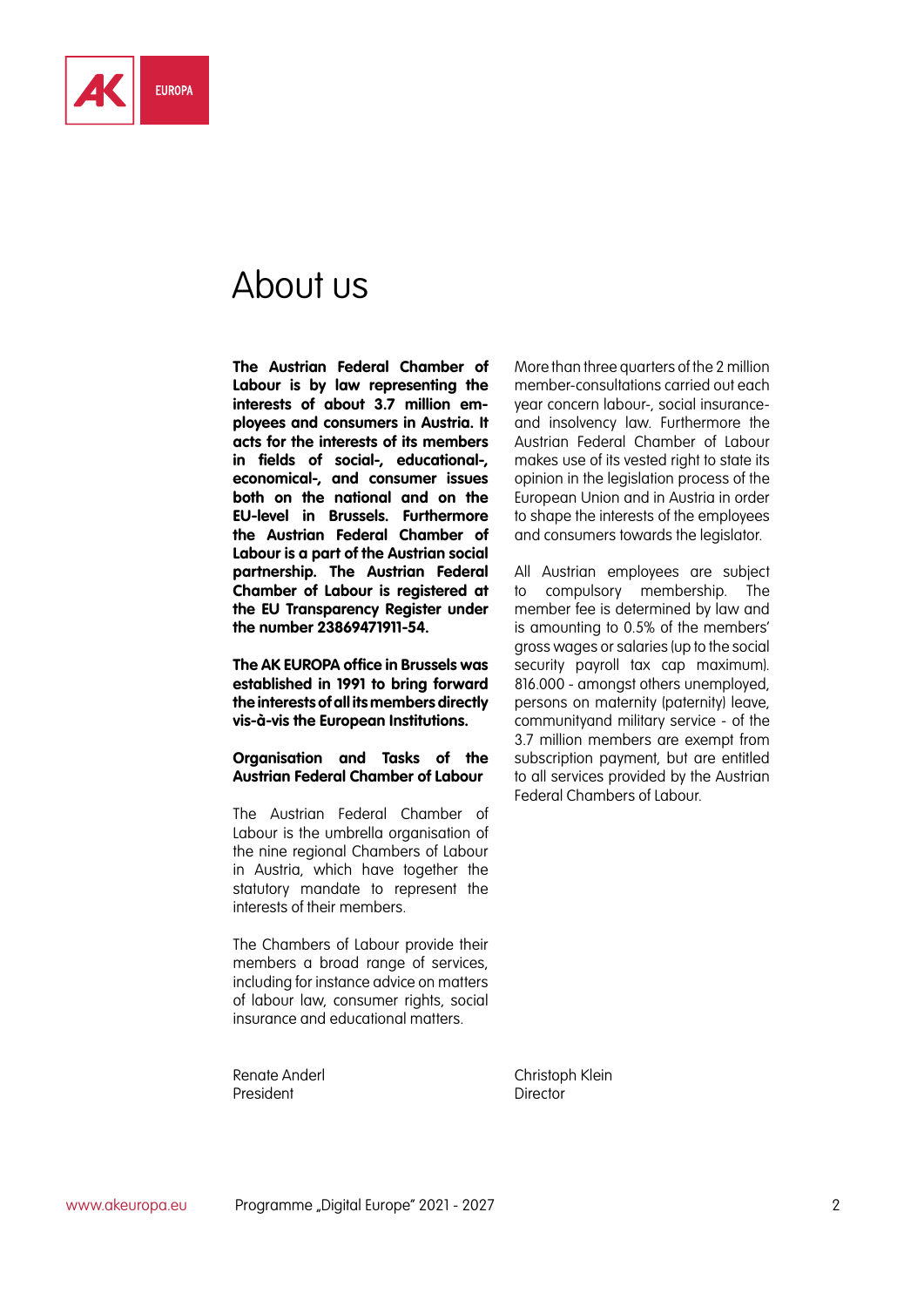

# Initial Situation

In the summer of 2018 the European Commission proposed a regulation for the **"Digital Europe" programme for the period 2021-2027**. The programme, which has a **financial envelope of 9.2 billion euros**, is to make investments in the main challenges for the digital transformation. The general objective of the programme is "to support the digital transformation of the European economy and society and bring its benefits to EU citizens and businesses".

The Commission is proposing programme budgets for five specific objectives. These specific objectives and funding for the programme comprise:

- **1. high performance computing**, funded with 2.7 bn euros.
- **2. artificial intelligence**, funded with 2.5 bn euros,
- **3. cybersecurity and trust**, funded with 2 bn euros
- **4. advanced digital skills**, funded with 700 m euros and
- **5. Deployment, best use of digital capacity and interoperability** funded with 1.3 bn euros.

The relevant specifically eligible measures result from operational objectives which are assigned to the relevant specific objectives; **measures which can contribute to achieving these objectives can be allocated financial aid from the programme**.

A **key role will be played by "Digital Innovation Hubs"** which will be selected by the Commission on the basis of proposals of the Member States (with due consideration of the criteria determined in the Regulation). They can receive financial aid and pursue the objectives of the programme with their "thematic services". Under the specific objective of "Advanced Digital Skills" they have been assigned the special function of being able to provide financial support to third parties within the programme.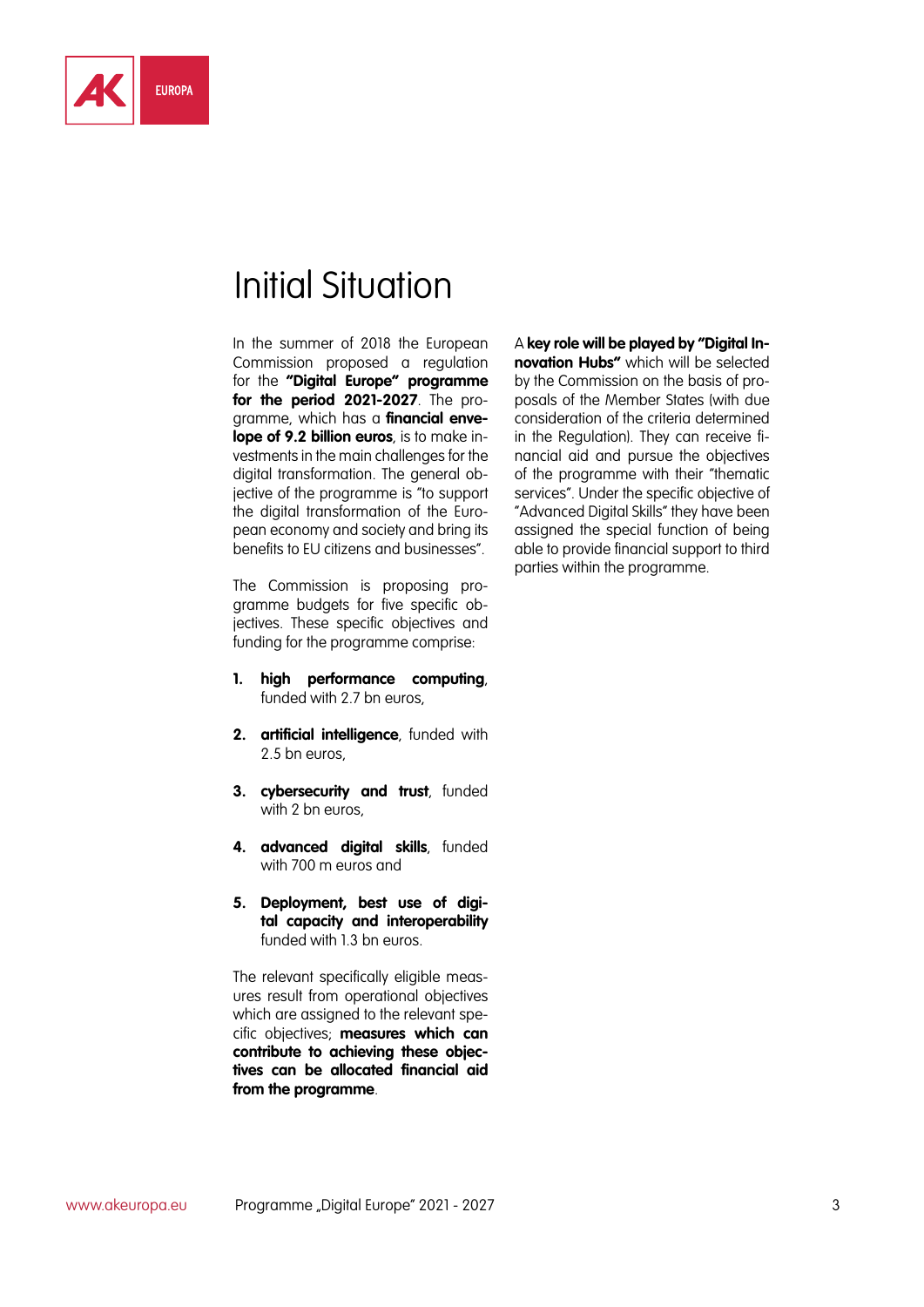

## General Remarks

There is no doubt that the digital transformation means change for workers, employers, consumers, in short: for the whole of society in Europe. According to the European Commission it can be presumed that the sector of the Platform Economy ("Collaborative Economy"), for example, is currently growing almost exponentially. Therefore it is **necessary to act on a European level and also use the corresponding means to ensure that the digital transformation can be managed successfully**. Since the digital transformation is also a social transformation, it is essentially to be welcomed that important questions will be dealt with at a European level and that European funding will be made available.

It is also essentially to be welcomed that the European Commission has set itself the explicit objective in this programme of ensuring that the advantages of the digital transformation are of benefit to businesses AND citizens. **In principle this means a fair distribution of the "digital dividend".** 

**However, it remains questionable whether the selection of the specific objectives and their formulation can achieve this objective.** At a European level in particular it may only be possible to tackle the challenges of the digital transformation successfully if the transformation is considered in a comprehensive and inclusive manner. This is not the case with an objective that focuses exclusively on "advanced" digital skills. Furthermore, the intention is that qualifications and skills are basically to play a larger role in this programme.

Tackling the digital transformation together means that, firstly, significant challenges will have to be defined together and, secondly, all social levels will have to be considered. **Therefore, social partners and civil society will have to be included extensively from the start. Not only technical developments need to be financed and investigated; but the effects of the technology on workers must also be investigated** in order to foster positive effects and mitigate negative ones. This must be supported by a social science approach, ethical guidelines and, not least, an awareness that the effects on businesses and workers (for example according to region, level of education or gender) will sometimes be very different.

**In short: We need a clear statement that technology is not an end in itself but must be an aid for people to improve their living conditions and that binding rules are needed in the light of this statement which Europe must develop together.** Digitisation in Europe must be made inclusive. People must not be excluded from digital progress due to factors such as gender, social status, formal level of education, origin or age or disability. A programme for a "Digital Europe" must be oriented to these fundamental guidelines and they should be expressed correspondingly in the Regulation.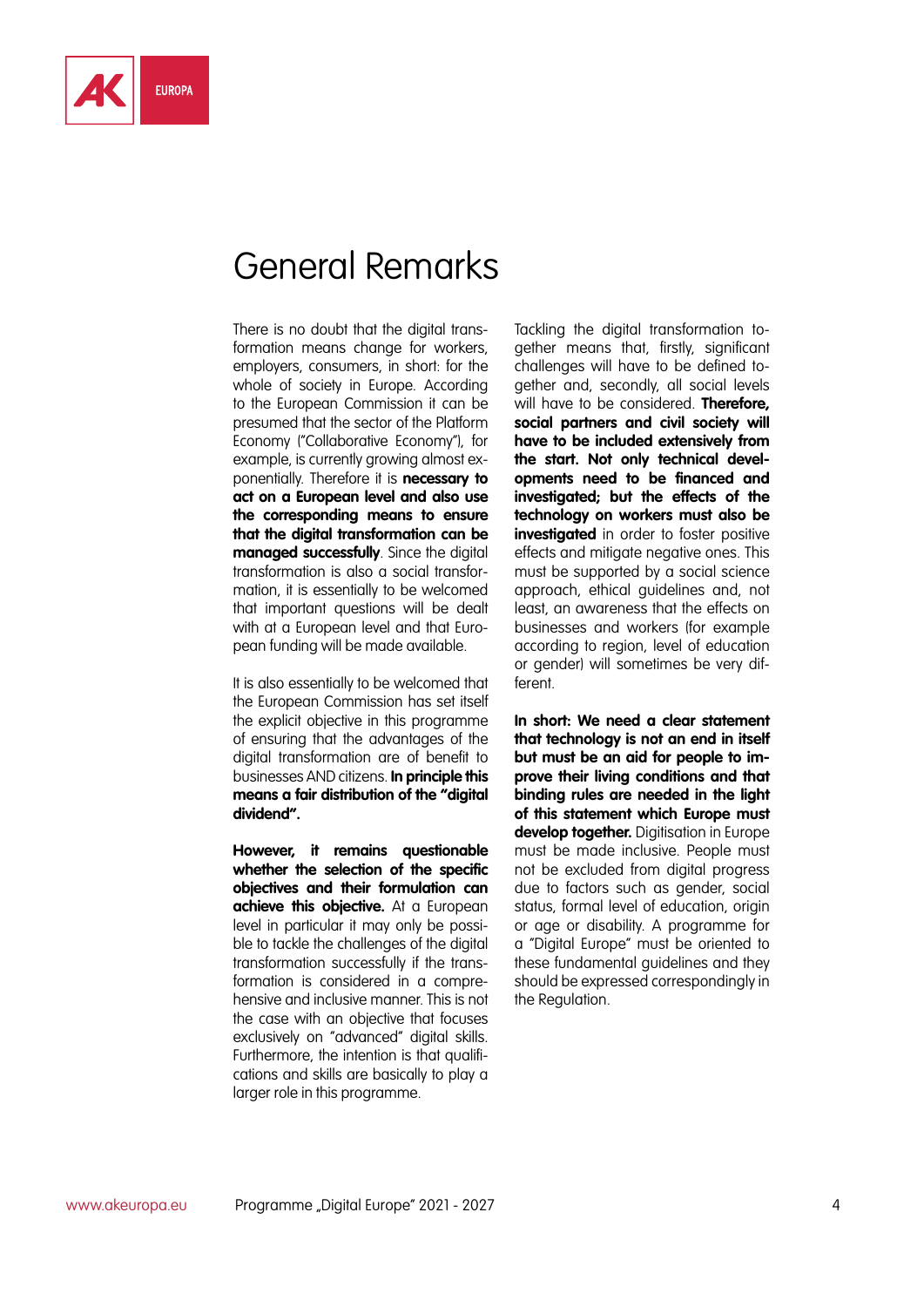

## AK's position in detail

**Greater focus on skills, inclusion of basic skills**

**Basically we welcome the fact that qualifications and skills are core elements of the "Digital Europe" programme.** However, it is regrettable that the specific objective of "advanced digital skills" is the objective with by far the least amount of funding in the programme, of 700 million euros.

It is also **problematic that the specific objective focuses exclusively on advanced digital skills**. Instead it should be aimed at the extensive development of workers to introduce basic as well as advanced digital skills. Many workers or citizens still do not have basic digital qualifications or digital culture skills.

The aim of this programme should be to improve the quantity and quality of jobs and to make the necessary qualifications and skills which workers need comprehensively accessible. In this regard we refer to the conclusions of the European Council of 19 October 2017. These conclusions are mentioned several times in the Recitals of the European Commission in this Regulation. An imporitant position of the European Council can also be found in these conclusions: **Investments in digital skills should have the objective "to empower and enable all Europeans"**.

Other programmes proposed by the European Commission for the period 2021 to 2027, such as InvestEU or ESF+, are essentially aiming at basic key skills or social investments and skills; **how-** **ever, this cannot compensate for the fact that basic digital skills are completely excluded from the "Digital Europe" programme**. Otherwise there is a danger that only a minority will benefit from the aid from this programme.

**Inclusion of social partners in "Digital Innovation Hubs"**

**The Digital Innovation Hubs to be established are given special importance in this programme**; here the Member States are to report possible sites to the Commission on the basis of an open and competitive process for a decision to be made on the selection of the Innovation Hubs.

In order to orient the work of the Digital Innovation Hubs closer to social realities and the needs of workers, the **inclusion of social partners and civil society should become standard for these Digital Innovation Hubs. This should be clearly expressed as a criterion in the Regulation.** With this stipulation the work of the Hubs can be adapted to the needs of local businesses and workers and the benefits made accessible to broad sections of the population.

#### **Inclusion of the effects of the digital transformation, lack of social investments**

The "Digital Europe" programme should set itself the aim of a fair distribution of the digital yield which will accrue in the coming years and decades across the whole population of Europe.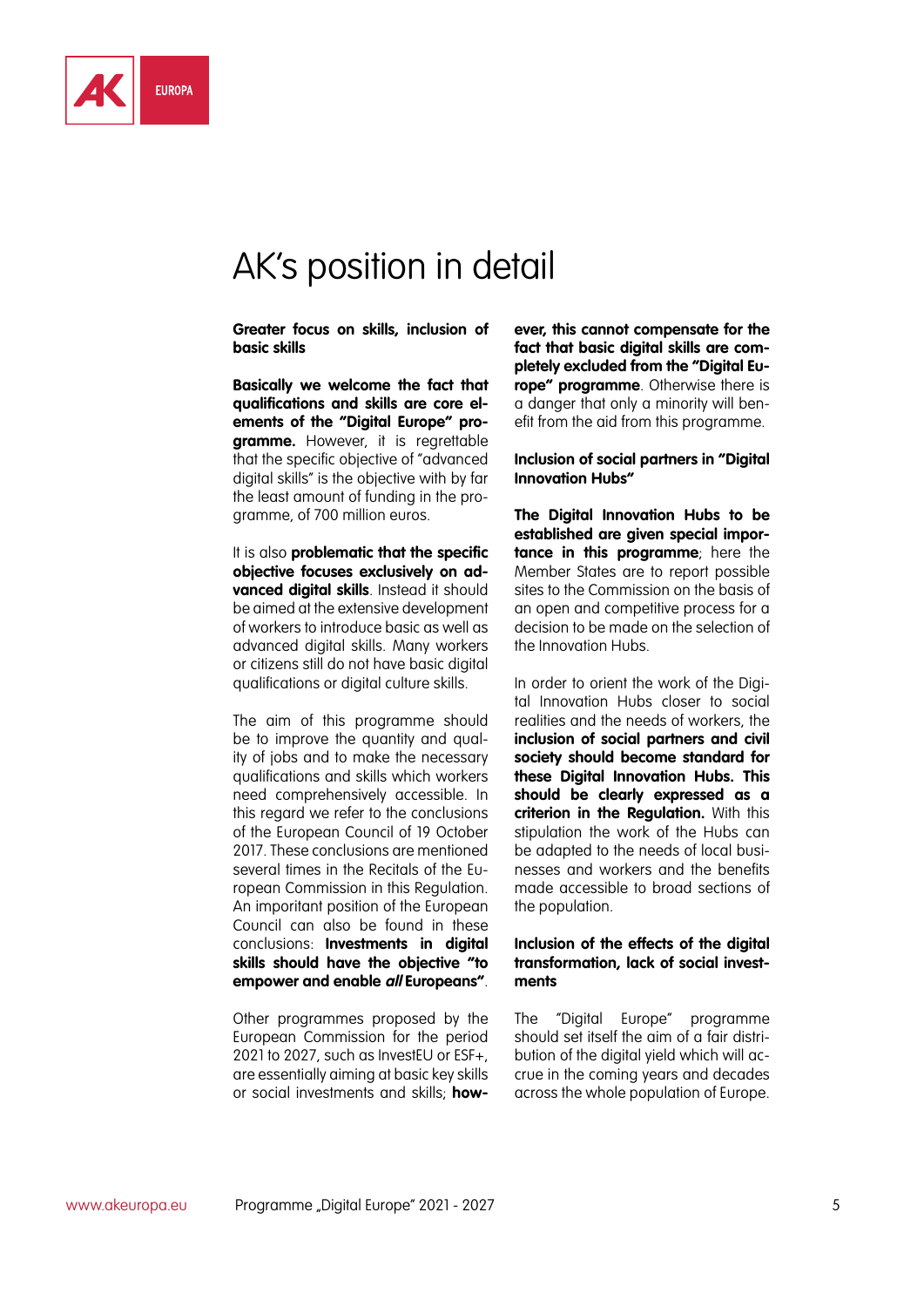

Since digitisation affects all aspects of life and people, it is essential that all can benefit from it. Public investments are needed because the market will not ensure that all areas are integrated or that a minimum of digital access is provided for the weakest members of society. **Social investments are especially important in this regard but are not addressed sufficiently in this draft Regulation.**

The specific objectives and operative objectives named in the draft Regulation are characterised by **a very high level of technocentricity. These objectives exclude the option that digital research should not investigate technical innovation exclusively but also its effects on society**, citizens and workers with the objective of utilising opportunities for society and minimising the risks. The different effects of technical developments on the sexes must be observed in order to contribute towards an equal society. All specific objectives of the programme are more than simply technical developments and need underpinning by social sciences.

Specifically the focus of the specific objective of "Artificial Intelligence" should be **the question of legal liability in the utilisation of Artificial Intelligence and automated systems** - in addition to strengthening capacities and making them accessible.

Clear guidelines are needed as to who is liable when accidents or suchlike occur. **The protection of workers and citizens should take precedence over the economic benefit, therefore this legal question must be looked at in more detail.** Notwithstanding the significance of investing in research into Artificial Intelligence in Europe, investigations should also concentrate on the risks which Artificial Intelligence can pose to workers and which technical and legislative means can be applied to mitigate these risks.

#### **Ethical principles, climate goals**

Not least **all activities within the programme should be carried out according to ethical guidelines**. Technology should serve people and not the other way round. **This ethical principle**  (on which binding rules for protection, such as questions of liability, data privacy, employee protection, etc. could be based) **is missing in the draft Regulation**.

A critical comment should be added to the fact that in the Recitals the European Commission assumes that this Regulation will contribute to **achieving general climate goals**, but **no practical measures** are included in the Regulation.